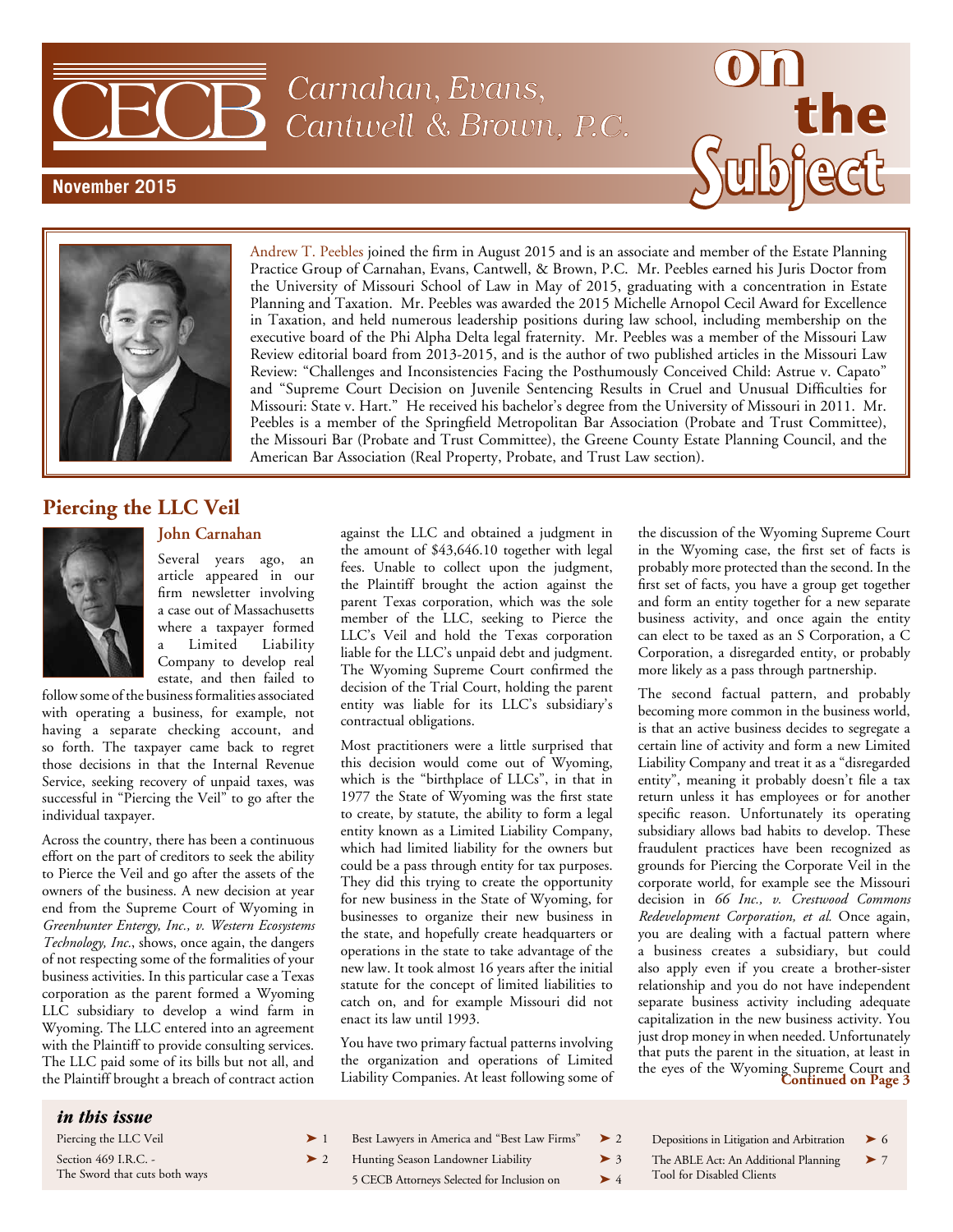# **Section 469 I.R.C. - The Sword That Cuts Both Ways**



## **John Carnahan**

Enacted as part of the 1986 Tax Reform Act, Section 469 was intended to reduce or limit the use of tax shelters, which had become the dominant method of tax planning

starting sometime in the 60s through the 1986 Tax Reform Act. High income taxpayers were able to make investments in cattle, railroad cars, apartments, office buildings, artwork, oil and gas wells, and the list goes on and on, and receive substantial up front losses which they could then use to offset their other income, primarily earned income such as salary and operating income from businesses. Section 469 was intended to limit this ability and imposed a set of rules requiring separation of your activities into different baskets and limiting the ability of a loss in one basket from offsetting the income in another basket. For example, a business man receiving subchapter S income from their operating manufacturing business would be substantially limited on their ability to use losses from their ranch, including depreciation on their cattle herd and feed and other expenses. These are also known as the Passive Loss Rules, meaning that if it was a passive activity measured by certain tests set forth in Section 469, including annual hourly test, then you are not allowed to currently use those losses. So unless your level of activity determined on an hourly basis (500 hours for most activities but 750 for real estate activities), then you could not use those losses until income was generated by that or a similar activity, or you disposed of the activity.

The Internal Revenue Service's activity in enforcing these rules was fairly quiet but they did issue fairly extensive regulations, once again, there has been very little activity.

Then in 2010, along comes the Health Care and Education Reconciliation Act with its Medicare Surtax provision imposed by Section 1411 I.R.C. effective for tax years beginning after December 31, 2012. This is not really a Medicare Surtax, in that the money doesn't go to Medicare but it is an additional tax of 3.8% on passive income if you are over certain income levels, for example \$200,000 for a single taxpayer or \$250,000 for a married taxpayer. If you are in this situation, then your capital gains, subchapter S income from your investments, rental income from your apartments or office buildings, and interest and dividends can all be subject to this additional tax. Rather than creating a new set of rules, Section 1411 turned and grabbed onto the 469 Rules and the hourly test, to make the determination, once again, whether for a particular taxpayer the income was either considered active or passive. In some ways this has a far bigger and financial

impact on taxpayers than the limitations on losses.

As a result, we have started to see a dramatic increase in IRS audit activity, and a number of tax cases have recently come down.

These cases are trying to determine what type of proof the Internal Revenue Service should accept, in determining whether a taxpayer is active or passive.

Two recent cases in the last year and a half, include *Lewis v. Commissioner,* a December 2014 decision of the Tax Court and *Bogner v. Commissioner*, as of June 16, 2014 decision. Both cases deal with real estate activities, and the ability of taxpayers to deduct losses generated by their real estate to offset other income. One must remember that real estate has a harder test than other businesses, including the fact that over one-half of your working hours have to be in real estate related activities and that you have to satisfy a 750-hour test. If you have a fulltime job, not directly related to real estate and which you are a more than 5% owner, you are going to have a very difficult time ever satisfying this test. Sometimes you can perhaps have a spouse be an active real estate agent or broker, and allow them to satisfy the test, but once again you want to be very careful how you document your time spent.

Both in Lewis and Bogner cases, the issue was whether the taxpayer could support the satisfaction of the 750-hour test. Restated in Lewis,

A taxpayer may establish hours of participation by any reasonable means. Section  $1.469-5T(f)(4)$ , Temporary Income Tax Regs.,... Contemporaneous daily reports are not required if the taxpayer can establish participation by other reasonable means. Id. Reasonable means includes "appointment books, calendars, or narrative summaries" that identify the services performed and "the approximate number of hours spent performing such services.'

The key language here is that it is contemporaneous record keeping not post event ballpark guesses. The court was very lenient in applying the test in Lewis, in that the taxpayer had no other income, was 64 years old and during part of the years in question was a 60% disabled veteran and therefore found his testimony creditable that it took him more time than other people, to perform certain tasks. In Bogner, Mr. Bogner unfortunately had a fulltime job working for Northrop Grumman and therefore could not get to the 750-hour test and he failed to be able to show that he worked over more than half of his time in the real estate

activities. Petitioner's logs would indicate that he spent almost every spare hour and years in question, working on the rental properties, including ten hours on July 4th of each year, and nine to ten hours on December 25th of each year, all the time only managing three rental properties.

With the new Medicare Surtax rules, and the 3.8% tax of passive activities, taxpayers are going to have to be far more diligent in maintaining records as to their time spent in their outside business and real estate activities. If you are having a loss, you needed to offset that loss against other income but if you are making money, you want those contemporaneous business records in order to avoid an additional tax on that income earned from that outside business activity.

# **Best Lawyers in America and "Best Law Firms"**

CECB is pleased to announce that two of the firm's Shareholders, Joseph "Chip" D. Sheppard, III and Thomas D. Peebles, Jr. were selected by their peers to be among the elite professionals for inclusion in the 2016 edition of *The Best Lawyers in America*.

The firm also received a Metropolitan Tier 1 ranking in Trusts & Estates Law in the 2016 Edition of *U.S. News – Best Lawyers "Best Law Firms"*. Best Lawyers is regarded by both the legal profession and the public as the definitive guide to legal excellence in the U.S. Best Lawyers is based on a rigorous national survey involving more than 3.1 million evaluations of lawyers by other lawyers.



Chip Sheppard was selected for inclusion in *The Best Lawyers in America* in the practice area of Litigation – Securities.



Tom Peebles selected for inclusion in *The Best Lawyers in America* in the practice area of Trusts and Estates.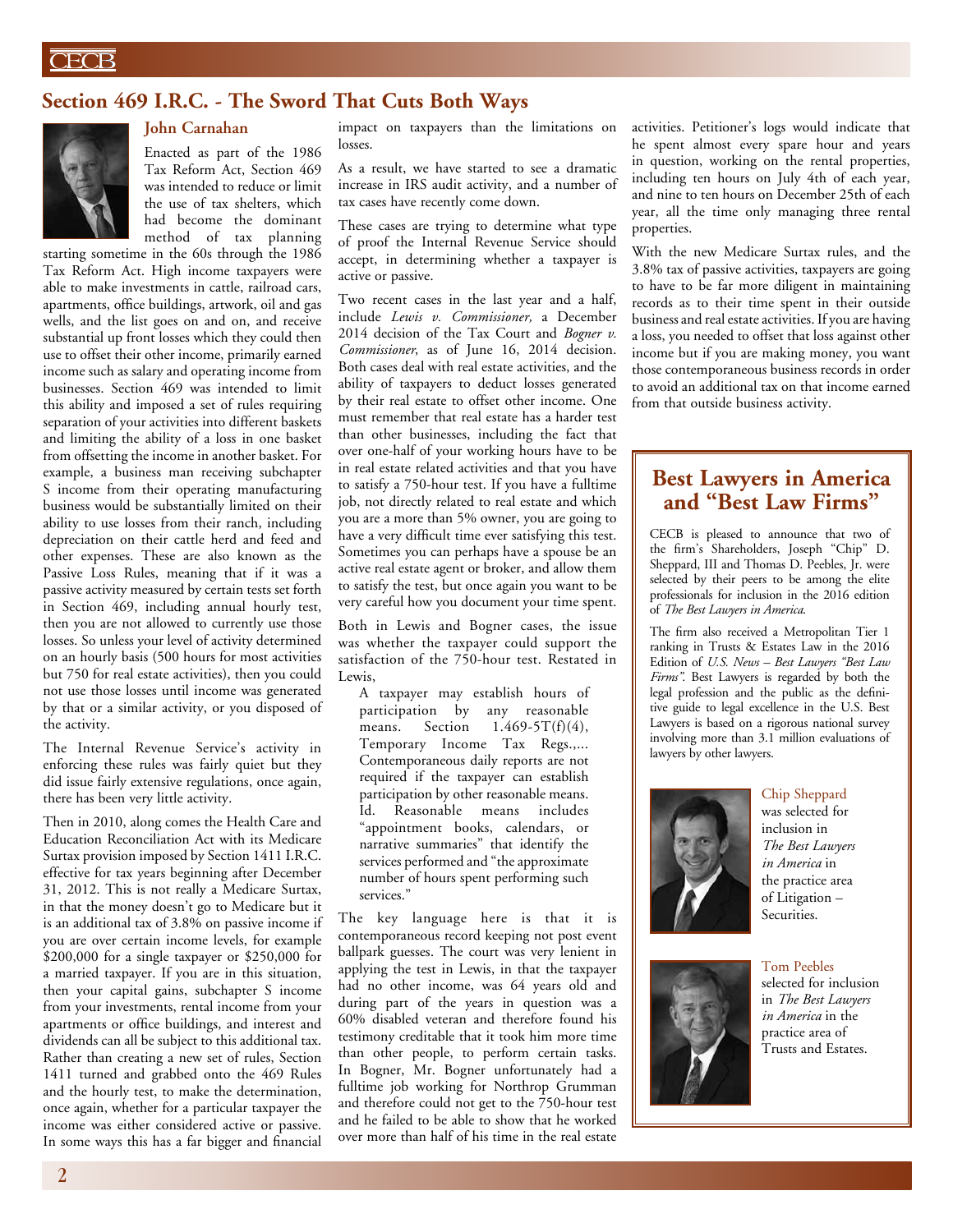

## **Hunting Season Landowner Liability**



### **Christiaan Horton**

Fall is upon us and so is the primary hunting season. Many hunters have been scouting and preparing for their hunts well before you read this article; however, landowners often inquire about their liability for

allowing others to hunt on their land. Should a landowner obtain a release of liability before granting permission to hunt? Does the law provide any special protections? What can landowners do to minimize liability?

Missouri has passed a Recreational Use Act found at Section 537.346 of our Revised Statutes. Under this Act, landowners owe no duty of care to persons entering their property in certain circumstances. The purpose of the Act is to encourage the free use of land for recreational purposes, in order to preserve and utilize the state's natural resources. To invoke the Recreational Use Act (RUA), the general requirements are: (1) an owner of the land; (2) allows entry upon the land;(3) without charge; and (4) for recreational use. State ex rel. Young v. Wood, 254 S.W.3d 871 (Mo. banc 2008). Specifically, section 537.346 provides:

Except as provided in sections 537.345 to 537.348, and section 537.351, an owner of land owes no duty of care to any person who enters on the land without charge to keep his land safe for recreational use or to give any general or specific warning with respect to any natural or artificial condition, structure, or personal property thereon.

Section 537.345 sets forth key definitions under the RUA. These include the following:

(1) "Charge", the admission price or fee asked by an owner of land or an invitation or permission without price or fee to use land for recreational purposes when such invitation or permission is given for the purpose of sales promotion, advertising or public goodwill in fostering business purposes;

(2) "Land", all real property, land and water, and all structures, fixtures, equipment and machinery thereon;

(3) "Owner", any individual, legal entity or governmental agency that has any ownership or security interest whatever or lease or right of possession in land;

(4) "Recreational use", hunting, fishing, camping, picnicking, biking, nature study, winter sports, viewing or enjoying archaeological or scenic sites, or other similar activities undertaken for recreation, exercise, education, relaxation, or pleasure on land owned by another;

(5) "Trespasser", any person who enters on the property of another without permission and without an invitation, express or implied regardless of whether actual notice of trespass was given or the land was posted in accordance with the provisions of sections 569.140 and 569.145.

A landowner who directly or indirectly invites or permits any person to enter his or her land for recreational use, without charge, whether or not the land is posted, or who directly or indirectly invites or permits any person to enter his or her land for recreational use in compliance with a state-administered recreational access program, DOES NOT thereby:

(1) Extend any assurance that the premises are safe for any purpose;

(2) Confer upon such person the status of an invitee, or any other status requiring of the owner a duty of special or reasonable care;

(3) Assume responsibility for or incur liability for any injury to such person or property caused by any natural or artificial condition, structure or personal property on the premises; or

(4) Assume responsibility for any damage or injury to any other person or property caused by an act or omission of such person.

These are good protections for landowners under the law—but these protections are not "bullet proof". Under the RUA, nothing is construed to create liability, but it does not limit liability that otherwise would be incurred by those who use the land of others, or by owners of land for:

(1) Malicious or grossly negligent failure to guard or warn against a dangerous condition, structure, personal property which the owner knew or should have known to be dangerous, or negligent failure to guard or warn against an ultrahazardous condition which the owner knew or should have known to be dangerous;

(2) Injury suffered by a person who has paid a charge for entry to the land; or

(3) Injuries occurring on or in:

(a) Any land within the corporate boundaries of any city, municipality, town, or village in this state;

(b) Any swimming pool;

(c) Any residential area; or

(d) Any noncovered land (which means any portion of any land, the surface of which portion is actually used primarily for commercial, industrial, mining or manufacturing purposes; provided, however, that use of any portion of any land primarily for agricultural, grazing, forestry, conservation, natural area, owner's recreation or similar or related uses or purposes shall not under any circumstances be deemed to be use of such portion for commercial, industrial, mining or manufacturing purposes.

Landowners can also be held liable for trespassers – yes those on your property WITHOUT your permission—under Missouri law. Under Section 537.351, a possessor of real property, including an owner, lessee, or other occupant, or an agent of such owner, lessee, or other occupant, owes no duty of care to a trespasser except to refrain from harming the trespasser by an intentional, willful,

or wanton act. A landowner may use justifiable force to repel a criminal trespasser as provided by section 563.074. Excluding specific liabilities to children set forth in 537.351.2(1), landowners can also be liable to trespassers in the following circumstances:

The landowner knew or should have known that trespassers consistently intrude upon a limited area of the landowner's land where the trespasser was harmed, the harm resulted from a dangerous artificial condition on the land; and

(a) The landowner created or maintained the artificial condition that caused the injury;

(b) The landowner knew that the condition was likely to cause death or serious bodily harm to trespassers;

(c) The landowner knew or should have known that the condition was of such a nature that trespassers would not discover it; and

(d) The landowner failed to exercise reasonable care to warn trespassers of the condition and the risk involved.

Accordingly, it is recommended to obtain a release from those hunting on your land even if you do not charge them for that privilege and to properly mark your property boundaries to warn trespassers that entry is prohibited. The Recreational Use Act is definitely beneficial for Missouri landowners, but like a hunter wearing orange in the woods, it is no guarantee that you will be free from "fire" should an accident arise. Should you need a general release prepared this hunting season for your permissive hunters or have any concerns about landowner liability, we will be glad to provide additional protection to you to minimize risks and liabilities for the use of your land.

#### **Piercing the LLC Veil - Continued from Page 1**

perhaps courts of other jurisdictions of having the ability to decide which creditors are to be paid and when they are to be paid. You get in a factual situation of incurring potential liabilities, i.e., contracting with parties to provide goods or services in the future, and then make a decision after that not to fund or allow the subsidiary to have adequate capital to make those payments, then arguably the creditor will have the ability to Pierce the Veil and go after the assets of the parent entity which made the decision.

What should the owners do in this situation? Once again the best answer is probably to make reasonable business decisions, and the first one being to provide an independent and adequate source of initial capital for the organization of the business and its anticipated future business activities and not be in a situation of just covering the overdrafts in the checking account when needed.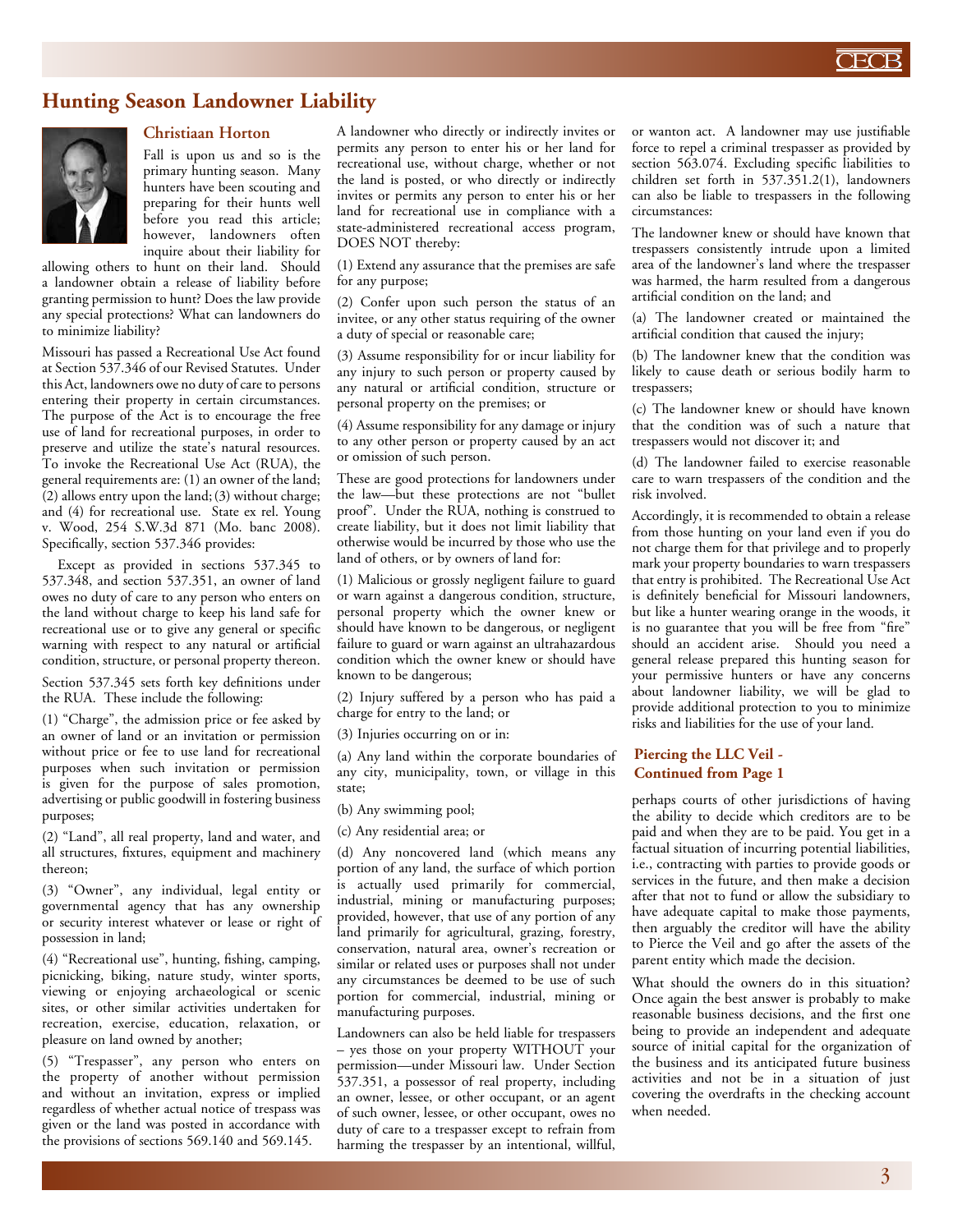# **5 CECB Attorneys Selected for Inclusion on the 2015 Missouri-Kansas Super Lawyers List**

Each year, *Law & Politics Magazine* invites lawyers in each state to nominate top Missouri and Kansas lawyers, they've personally observed in action. Research is then conducted on each candidate dividing them into practice areas. A panel of preeminent peers in each practice area then evaluates each candidate. From the original pool of candidates, only 5 percent of Missouri and Kansas attorneys are selected for inclusion in Super Lawyers. Meet the five CECB Attorneys that were included on the list.



**John M. Carnahan III** is a shareholder in the Transactional and Estate Planning Practice Groups of Carnahan, Evans, Cantwell & Brown, P.C. He concentrates his practice in the areas of tax planning, corporate transactions, estate planning, and business succession planning for family-owned businesses. Mr. Carnahan has been awarded an AV Rating by Martindale-Hubbell.

Mr. Carnahan's practice has included advice and assistance in real estate acquisitions and development, financial institution organization and compliance, business and estate planning, and acquisition and sale of businesses.

Mr. Carnahan has served as author and editor for the *Missouri Law Review*, the *Current Case Development ABA Section of S Corporations*, and *The Tax Lawyer*.

Mr. Carnahan was recently appointed as the American College of Tax Counsel (ACTC) Regent for the 8th Circuit. The ACTC is a nonprofit professional association of tax lawyers in private practice, in law school teaching positions and in government, who are recognized for their excellence in tax practice and for their substantial contributions and commitment to the profession. The College is composed of Fellows (approximately 700 current members) chosen by their peers in recognition of their outstanding reputations and contributions in the field of tax law and is governed by a Board of Regents consisting of one Regent from each federal judicial circuit and two Regents at large. Regents are primarily responsible for assisting in the nomination process for new ACTC Fellows.

In 2005, the Missouri Senate confirmed Mr. Carnahan's appointment by Governor Matt Blunt to serve on the University of Missouri Board of Curators, representing the Seventh Congressional District. The Board of Curators is a nine-person governing body of a four-campus system including the University of Missouri-Columbia, the University of Missouri-Kansas City, the University of Missouri-Rolla, and the University of Missouri-St. Louis.

Mr. Carnahan is also a member of the Springfield Metropolitan and American (Member, Sections on: Taxation, Business Law, and Real Property, Probate and Trust Law) Bar Associations, as well as The Missouri Bar (Chairman, Taxation Committee, 1984-1985). He is a Fellow of the American College of Tax Counsel, the American Bar Foundation, the Missouri Bar Foundation, and has been active in Bar Association activities involving continuing legal education. Mr. Carnahan has been included on the Missouri Kansas "Super Lawyers" list published by *Law and Politics* magazine since 2006. John has been included on the *Missouri Kansas Super Lawyers®* list since 2006.



**Clifford S. Brown** who recently retired, practiced in the Estate Planning Practice Group at Carnahan, Evans, Cantwell & Brown, P.C. He concentrated his practice in the areas of estate planning, probate, and trust litigation, and related tax matters.

Mr. Brown served as the 84th President of the Springfield Metropolitan Bar Association in 2006. In September 2003, he was appointed to the Board of Law Examiners by the Supreme Court. As a Board member, his role involves the investigation and determination of the character and fitness of individuals seeking admission to the bar, determining the qualifications of practicing attorneys from other states seeking to be admitted to the Missouri Bar without examination, and in developing, administering, and grading the examinations of new applicants seeking admission to the bar.

Mr. Brown has served as an educator and speaker on behalf of the Supreme Court of the State of Missouri, the Missouri Bar Association, the University of Missouri - Columbia School of Law, and other organizations in providing continuing legal education

to members of the legal profession. Mr. Brown is listed in Who's Who in American Law, as well as The Best Lawyers in America. Mr. Brown is the author of several publications, including the chapters on "Taxation" (Missouri Family Law Deskbook, The Missouri Bar, 4th and 5th Editions, published July 1988 and 1996, respectively), and as co-author of the chapter on "Trust Contests" (Missouri Trusts, Powers of Attorney, Custodianships, and Nonprobate Matters, 2d Edition, published 2006).

In 1991, Mr. Brown was elected as a Fellow of the American College of Trust and Estate Counsel. Additionally, Mr. Brown is a member of the American Bar Association where he is a Member of the Trust and Estates Group and the Missouri Bar, where he has served as Chairman of the Probate Law Subcommittee of the Probate and Trust Committee. Mr. Brown is also a member of the Greene County Estate Planning Council.

Mr. Brown's community involvement includes serving on the Board of Directors of the Burrell Center and the Community Foundation of the Ozarks. Cliff has been selected to the *Missouri Kansas Super Lawyers®* list since 2005.



**joseph D. "Chip" Sheppard, III** is a shareholder in the Litigation/Dispute Resolution Practice Group of Carnahan, Evans, Cantwell & Brown, P.C. He concentrates his practice in the areas of real estate, business, securities and intellectual property litigation, dispute resolution and transactions.

A substantial portion of Mr. Sheppard's practice includes securities and other fraud and fiduciary duty related claims, both as an arbitrator and as counsel for the parties. Mr. Sheppard has tried a combined total of more than 50 arbitrations, state and federal trials, both jury and non-jury, in his areas of concentration. Other areas of concentration are various business transactions, acquisitions, real estate development and related litigation and probate litigation.

Mr. Sheppard is a board member of the Springfield Metropolitan Bar Association, Chairman of the Non-Partisan Court Plan Committee, member of the American Bar Association, the Missouri Bar, and the Public Investors Arbitration Bar Association. In

2005 he was elected as a Fellow of the American Bar Association, an honor bestowed upon less than .5 percent of the Bar. In 2008, he Co-Chaired the Greene Countians for Fair and Impartial Judges Committee which was responsible for bringing the Missouri Court Plan to Greene County, was a finalist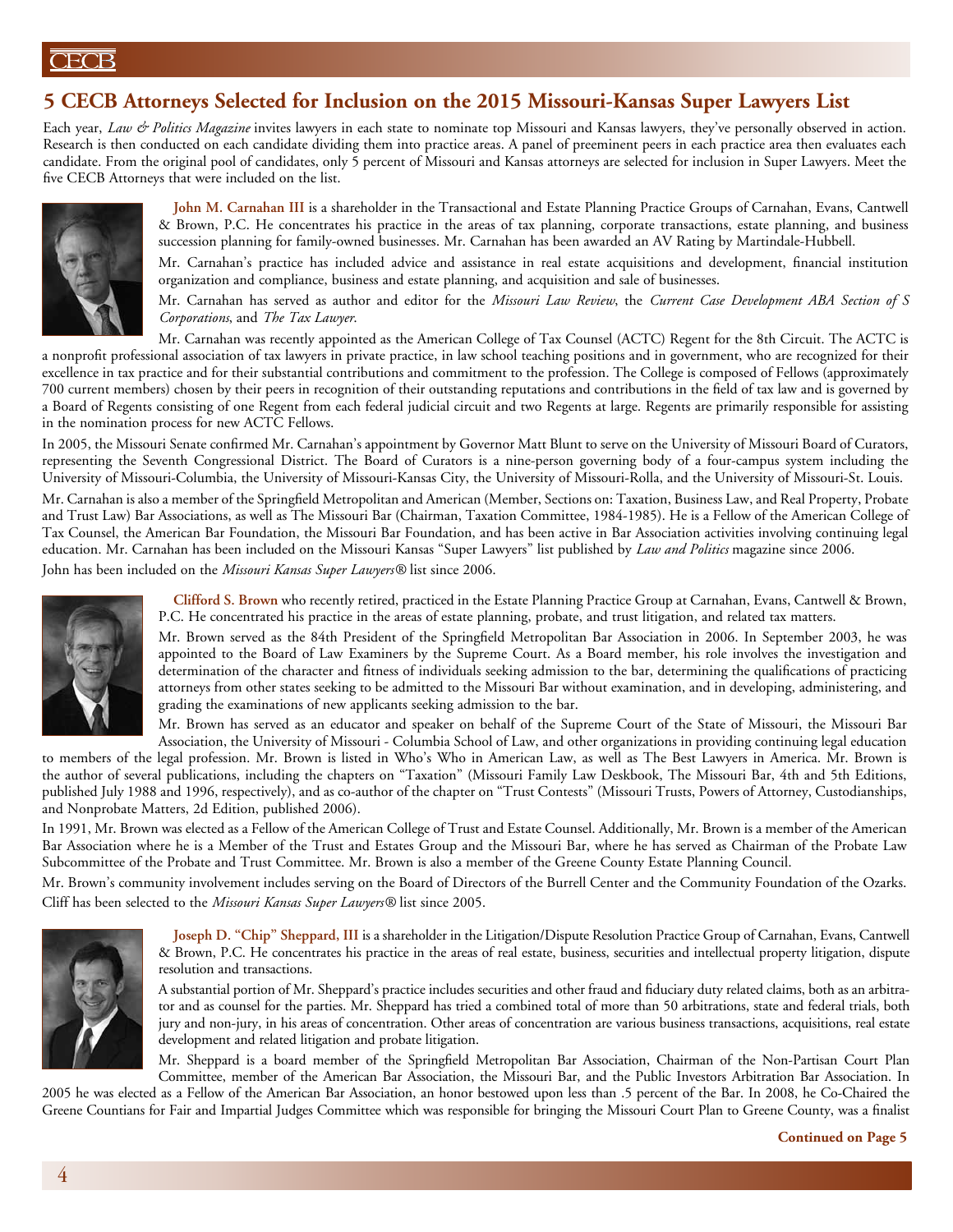### **Missouri-Kansas Super Lawyers - Continued from Page 4**

for Missouri Lawyer of the Year and received the Missouri Bar Association and Springfield Metropolitan Bar Association President's Awards in recognition of extraordinary service to those Associations and the legal profession. Finally, he has been named to the "Best Lawyers in America" list by the publication of the same name.

Mr. Sheppard is a former arbitrator for the American Arbitration Association, New York Stock Exchange, and is presently an arbitrator for the National Association of Securities Dealers (FINRA).

Mr. Sheppard's community involvement includes serving as a director of Hickory Hills Country Club (2003-present), as well as serving as a member of the Chamber of Commerce Governmental Relations Committee (1995-present). He also served as an Elder at the First and Calvary Presbyterian church and on various committees. Mr. Sheppard has also served on the Board of Directors for Leadership Springfield and the Housing Authority of Springfield. Chip was selected to the *Missouri Kansas Super Lawyers®* list in 2005 and 2006 and again for 2010-2015.



**Thomas D. Peebles, Jr** Thomas D. Peebles, Jr. is a shareholder and member of the Estate Planning Practice Group of Carnahan, Evans, Cantwell & Brown, P.C. Mr. Peebles has concentrated his practice in estate planning and estate and trust administration matters since 1980.

Mr. Peebles has significant experience in the preparation of basic and sophisticated estate planning documents, and in wealth transfer planning for high net worth clients, closely held business owners and their families. He has been awarded an AV Rating from Martindale-Hubbell in recognition of his preeminent work in assisting his clients in achieving their estate planning goals and objectives. In 2004, Mr. Peebles was elected a Fellow of The American College of Trust and Estate Counsel in recognition of distinguished service in the practice of estate planning, probate and trust law.

Mr. Peebles has been honored since 2010 by being named to the "Best Lawyers in America" list. In 2007, Mr. Peebles was elected by his peers as a Fellow in the American Bar Foundation. Membership as a Fellow in the American Bar Foundation is limited to one-third of one percent of the lawyers in America and is in recognition of a lawyer whose professional, public and private career has demonstrated outstanding dedication to the welfare of the community and to the traditions of the profession.

Mr. Peebles is the author of several publications, including "Estate Planning Practice - The Fundamentals" (MoBAR, Annual Estate and Trust Institute, 2003), "Miscellaneous Estate Planning Techniques" (Missouri Bar Estate Planning Deskbook, 3rd Edition, 2010) "Basic Tax Considerations" (National Business Institute, How to Draft Wills and Trusts in Missouri, 1996), "Funding and Operating Living Trusts" (National Business Institute, Planning Opportunities with Living Trusts in Missouri, 1993), and "Funding the Living Trust" (MOBAR CLE, Effective Use of Living Trust, 1991). Additionally, Mr. Peebles is a frequent speaker on estate planning topics, including programs for The Missouri Bar.

Mr. Peebles has, over the years, devoted a substantial amount of his time towards civic and charitable activities including the Community Foundation of the Ozarks, the Foundation for the Springfield Public Schools, the Springfield-Greene County Library Foundation, the History Museum of the Ozarks, the Hospice Foundation of Southwest Missouri, and the Child Advocacy Council. Mr. Peebles was recognized as one of ten "Volunteers of the Year" as part of the 2004 Gift of Time Awards sponsored by the Council of Churches of the Ozarks.

In addition to his membership in the American College of Trust and Estate Counsel, Mr. Peebles is a member of the Springfield Metropolitan Bar Association (Chair, Probate and Trust Committee, 1991 to 1992), the Missouri Bar (Member, Probate and Trust Committee), the Greene County Estate Planning Council (President, 1990-1991), and the American Bar Association (Member, Real Property, Probate and Trust Law Section). Tom was selected to the *Missouri Kansas Super Lawyers®* list in 2005 and 2006 and again for 2010-2015.



**Rodney H. Nichols** is a shareholder of the firm and is part of the Banking, Litigation and Transactional Practice Groups of Carnahan, Evans, Cantwell & Brown, P.C. He concentrates his practice in the areas of banking and creditor's rights, commercial and real estate litigation and general corporate matters. He has served as Chairman and Vice Chairman of the Bank Counsel Section of the Missouri Banker's Association and remains a member of its advisory board. He has been a frequent speaker on current legal issues and trends impacting financial institutions, and along with another member of the firm's litigation team, successfully defended a large regional financial institution in a case brought against it in federal court by a customer involving a fraudulent wire transfer and the financial institution's online banking security. This was the first reported case in the United States where the financial institution prevailed in establishing the soundness of its online banking security under Article 4A of the Uniform Commercial Code. The case has received national attention and has been widely publicized in various banking publications.

Mr. Nichols has also served as an appointed member of the Federal Practice Committee for the United States District Court, Western District of Missouri and is a former Chairman of the Springfield Metropolitan Bar Association's Federal Bench and Bar, Commercial Law and Insolvency and Programs committees. Mr. Nichols devotes a significant amount of time to the community and has served as Chairman of the Board of Directors for the Developmental Center of the Ozarks. In October 2004, Mr. Nichols was appointed by the Greene County Commissioners to serve as a Member of the Springfield/Greene County Library Board of Trustees and served two terms through July, 2011. In 2003, he was recognized by the Springfield Business Journal with their "40 Under 40" award, for his outstanding contribution to the community and his profession.

In January 2007, Mr. Nichols was appointed as a Member of the City of Springfield's Jordan Valley Park Tax Abatement and Tax Increment Financing Commission. In 2011 he was selected to serve as a member of a task force organized by the City of Springfield to evaluate the future use and development of a parcel of real estate owned by the City adjacent to the City's Exposition facility.

Rodney was previously named to the *Missouri & Kansas Super Lawyers* list as a Rising Star and was selected in 2013-2015 for inclusion on the *Missouri Kansas Super Lawyers®* list.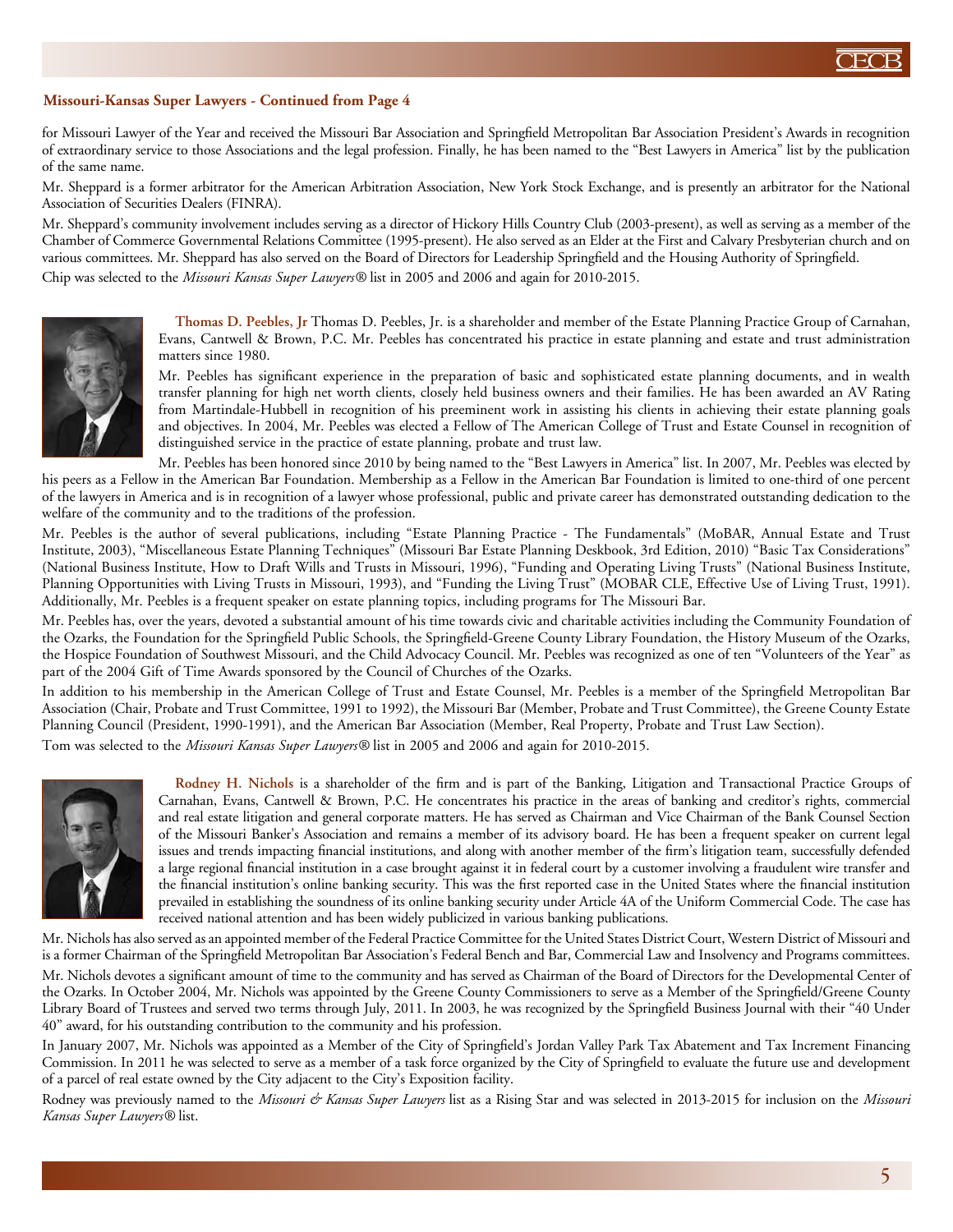## **Depositions in Litigation and Arbitration**



## **Christiaan Horton**

Preparing for depositions has strategic and significant consequences for litigation and arbitration cases, though admittedly depositions are more rare in arbitration cases

due to the fast-tracked nature of that process and limitations on discovery under arbitration rules.

Typically, plaintiffs and defendants approach this subject with different methodologies and plans in mind. Plaintiffs are trying to cast a wide net using this discovery tool to gather additional information to support their claims and to obtain key admissions to help prove the elements of their action.

Defendants, on the other hand, are attempting to avoid making errors with testimony that could expose weaknesses in their defenses and give the plaintiff "free" information to explore more subject matter in the discovery process.

A subpoena is required in most cases to initiate a deposition of a non-party unless that person desires to voluntarily cooperate with the attorney requesting the testimony. Our Missouri Supreme Court Civil Rules provide that parties must subject themselves to the deposition process, and a notice of deposition is all that is required to initiate it.

Often, deposition Notices or subpoenas are accompanied by lists of documents that must be produced at the deposition. In a companion article written in a prior CECB newsletter, this author detailed the process and procedure for subpoenas on third parties required to produce documents and Missouri's "new" Rule on that matter. Many attorneys will treat a document request served with a Notice of deposition upon a party as a request for documents pursuant to court Rule that allows them 30 days in which to gather that information. If the Notice of deposition is served with a short time setting of the deposition (within 30 days), there may be argument for not producing the documents for the deposition that should be addressed with the court in advance.

Plaintiffs attorneys will typically prepare their clients with the following in mind:

A review of a timeline of events to crystallize memory which will be tested in the deposition;

Consideration of key documents anticipated as exhibits at the deposition to address areas of inquiry;

A discussion with the client on the format and process of the deposition to alleviate any anxiety or stress which can lead to distraction, nervous responses, misunderstandings, ultimately detracting from the deposition game plan;

Reminding the client that only an answer to the question posed should be given and not to otherwise volunteer information that has not been requested or specifically asked;

Because the opposing attorney may inquire into the nature and extent of document review prior to the deposition, caution is given in this regard should there be any special or privileged documents that warrant protection from disclosure;

Reminding the client that questions should be carefully considered before answers are given, responses should be slow and deliberate, and that all responses should be truthful to avoid impeachment at time of trial with sworn deposition testimony.

On the other hand, attorneys who are taking the deposition are trying to combat many of the strategic plans of their rival counsel. To do so, detailed outline's covering all areas of subject matter for inquiry along with documents and exhibit references are crucial to keep the attorney on point and organized throughout the deposition.

It is not uncommon for attorneys who are preparing for depositions to spend two or three times the amount of time preparing as it will take to complete the deposition. Preparation is paramount if the deposition will have its best chance of success in gathering the information and admissions for the case. Accordingly, attorneys taking a deposition usually keep the following in mind as key elements of their plan to accomplish:

Gather information on the deponent's history, personal information, employment and educational background. Beginning the deposition with this subject matter usually bolsters confidence in the deponent to answer questions and to build a rapport with the attorney taking the deposition. This is an opportunity to get the witness to let the guard down. Caution must be exercised by the attorney defending a deposition to make sure voluntary information is not given by the witness.

The authentication of documents can also be accomplished through the recognition of signatures and an admission that the document is a true and genuine copy of an original. Laying the foundation of admissibility for documents will assist the attorney taking the deposition with dispositive motions in advance of trial when the genuineness of documents must be represented to the court.

Because it is human nature to not be truthful when pressed, it is important for the attorney to ask several lines of questions to elicit the truth in the case. This is especially true if the witness is evasive or showing signs through body language and testimony that answers are inconsistent or not conforming to other evidence in the case. If witnesses were forced to take a "truth serum" before each deposition, most likely depositions would be over in a very short period of time! Nonetheless, a good deposition outline will allow the attorney taking the deposition to elicit the information from the witness even if evasive.

The attorney taking the deposition can also inquire into the opinions and viewpoints of the witness regarding other testimony or evidence in the case. This approach can be helpful in developing a theme to the defense and additional angles for which other tools of discovery can be used to support defenses.

Often, attorneys defending a deposition will make objections during the deposition process, but very few objections are actually permitted under the Rules in the deposition setting. Attorneys can certainly protect information from being disclosed based on the attorneyclient privilege. If a question seeks information of this type, the witness is usually instructed not to answer after the objection is made. Otherwise, the only significant objection that should be lodged during a deposition is to the form of the question so the question can be reworded and the problem solved at that moment. Once an objection of that nature is made, it is upon the attorney asking the question to consider whether the objection has merit and how he or she can solve it. Failure to correct a bad question can prevent that question and answer from being used subsequently in the preceding if the judge rules the objection proper.

Finally, once the deposition transcript is prepared by the court reporter, the witness will have an opportunity to have it "presented" to him or her (usually waived with the modern efficiencies of communication for the delivery of the transcript) and also has the right to "read and sign" the deposition to ensure that the court reporter has taken down the answers of the witness correctly. This is not an opportunity to change the substance of responses, but merely to catch typographical errors in the spelling of names and words. With modern court reporting, it is very rare that the witness is required to note changes in the deposition record although on occasion it does occur. Witnesses are usually encouraged to read and sign the deposition so if they are subject to impeachment at trial based on testimony given in it, they cannot argue or make the point that they did not read their deposition testimony they claim was in error.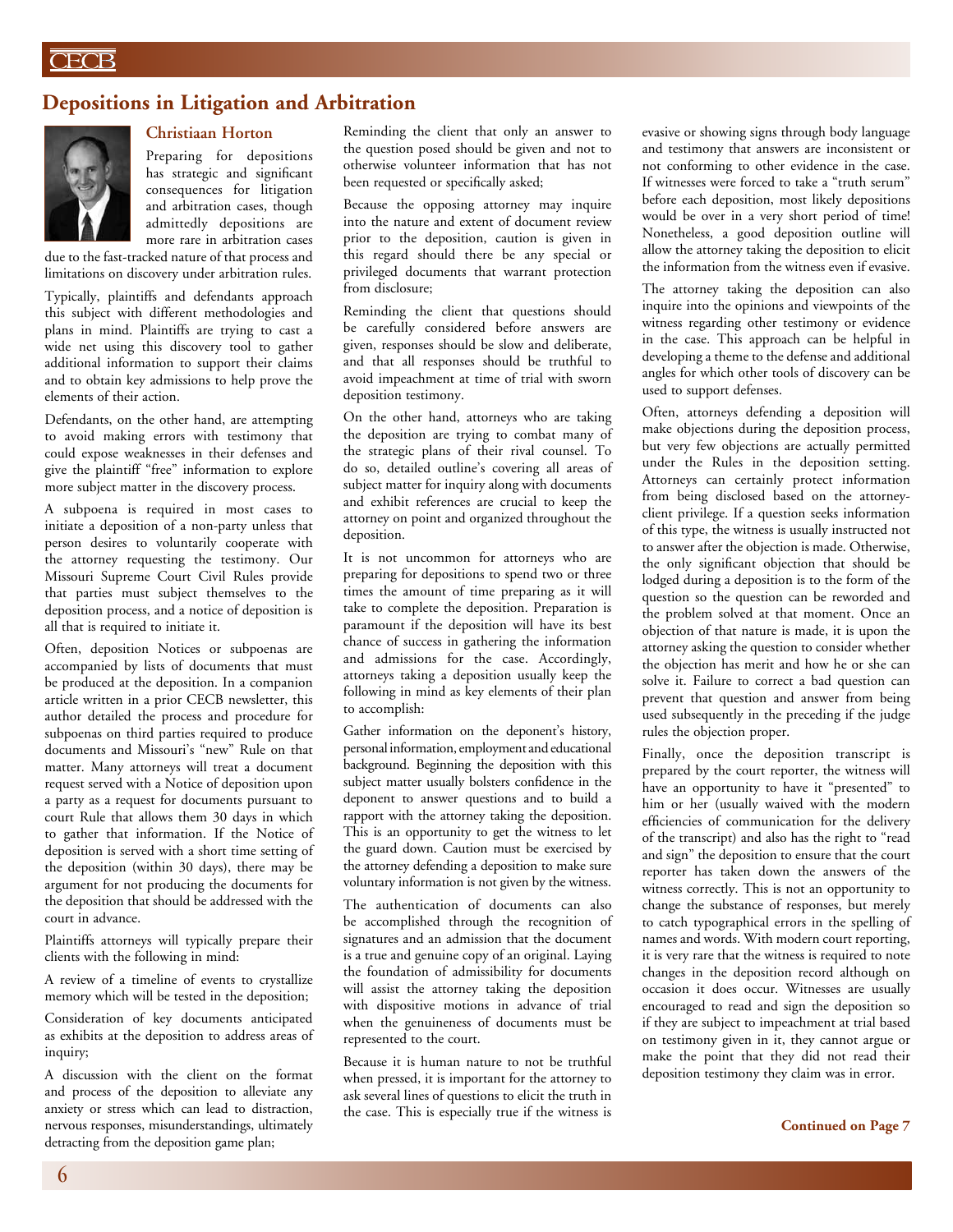

# **The ABLE Act: An Additional Planning Tool for Disabled Clients**



# **Andrew T. Peebles**

Planning for family members with special needs can often be a difficult and frustrating endeavor. Each decision made today has an impact on the quality of life of a

disabled individual in the future. "Special needs planning," which assists in dealing with these issues, encompasses the legal, personal, and financial planning that seeks to enhance the quality of life and independence of a person with a disability. Disabled individuals are twice as likely as any other group to live in poverty due to the extraordinary costs associated with their disabilities. The number of clients who will require some level of special needs planning in the future is expected to increase dramatically over the next several years, due in part to the Baby Boomer generation growing older, the continued obesity epidemic in America, and the rapid increase in autism diagnoses in children. As a result, special needs planning will continue to take on greater importance in our legal practices.

Into this picture comes the Achieving a Better Life Experience (ABLE) Act of 2014, a piece of federal legislation enacted in December of last year as part of the Tax Increase Prevention Act of 2014, providing an additional tool for the special needs planner. Fundamentally, the ABLE Act, codified in Internal Revenue Code § 529A, permits a state to establish and maintain a savings program (i.e. "qualified ABLE program") under which contributions may be made to an account (the "ABLE Account") that is established to meet the qualified disability expenses of the beneficiary of the account. These accounts are very similar to currently-existing § 529 college savings accounts, ensuring that all funds within the account grow tax free as long as the funds are used for qualifying expenses. The beneficiary of the ABLE account may deposit funds into the account without affecting the beneficiary's eligibility for Social Security or other government benefits. However, to maintain SSI eligibility, the ABLE account balance may not exceed \$100,000, whereas Medicaid coverage may be maintained no matter the amount that has accrued in the account.

All assets held in an ABLE account are exempt from taxation. Contributions to an ABLE account by anyone other than the beneficiary are treated as completed, present interest gifts and will thus qualify for the annual gift tax exclusion. However, the total contributions in a single year from all contributors cannot exceed the annual exclusion amount. Any money deposited into an ABLE account may be distributed income tax-free for "qualified

disability expenses," which include health care, education, transportation, and similar expenditures. Distributions that are not used for qualified disability expenses are treated as taxable income to the beneficiary and are assessed an additional tax of 10%, unless certain exceptions are met.

Any resident of a state that has enacted the ABLE Act may become a beneficiary of an ABLE account as long as they are eligible for government benefits due to blindness or disability as defined under the Social Security Act, or if a disability certification is filed with the IRS each year showing that the beneficiary has a "medically determinable physical or mental impairment which results in marked and severe functional limitations." The disability must have occurred before the beneficiary reached 26 years of age, however. The beneficiary must also be the owner of the account, but if they are unable to establish the account, a guardian, parent, or agent under a durable power of attorney may do so for them. Finally, upon the death of the beneficiary, the funds remaining in the account must be paid to the state in which the account is established if the state files a claim for such payment.

To be clear, the ABLE Act is not meant to replace, but rather to work in conjunction with, existing special needs planning tools, such as specifically tailored Special Needs Trusts or the Midwest Special Needs Trust. While all special needs planning techniques are intended to supplement, rather than supplant, government benefits, there are several distinctions that should be recognized that may assist in determining which tool will be more effective for each individual client. To begin, special needs trusts are generally more expensive and complicated to establish and administer. However, if the beneficiary of the trust dies, the funds in the trust will be released to designated family members and not back to the government, as they would be with ABLE accounts. ABLE accounts, on the other hand, are easier to establish and less costly to create and administer. Funds are allowed to grow tax free in the account, and the beneficiary or his family can manage the account him/herself rather than a government entity retaining control over distributions. However, there is the negative aspect that the beneficiary must have had the disability before the age of 26, preventing anyone who sustained an injury or disability after that age from opening an ABLE account. Additionally, a disabled individual may only maintain a single ABLE account, total annual contributions to the account may not exceed the annual exclusion amount (\$14,000),

and if the account balance ever exceeds \$100,000 (including appreciation), the beneficiary of the ABLE account will be denied SSI eligibility. None of these things are true of special needs trusts.

Thus, it is important to consider the advantages and disadvantages of each planning technique when charting a course for each unique client. Given the significant limitations on the use of ABLE accounts outlined above, the traditional special needs trust may remain the preferred strategy in this area. However, ABLE accounts may be preferable in the following situations: (1) the beneficiary has a job that pays low wages and the individual wants a tax-exempt account to save up for a car, down payment on a home, or other expenditures; (2) the beneficiary's disability has the potential to resolve itself before the beneficiary's death; or (3) the amount of money involved is too small to make a complex special needs trust worthwhile.

A majority of state legislatures have already adopted ABLE programs, and more continue to do so each month. Missouri governor Jay Nixon recently signed this legislation into law in June 2015, drawing praise from disability experts across the state. The legislation became effective on August 28, 2015, and the creation of ABLE accounts is now possible. The ABLE Act is an important step toward increasing economic selfsufficiency for many clients with disabilities, and ensures that they and their families will be able to save for necessities without negatively impacting access to vital government benefits. However, it is vital that each client weigh the pros and cons of all available options with an experienced estate planning attorney in order to determine which special needs tool fits best with their unique situation.

#### **Depositions in Litigation and Arbitration - Continued from Page 6**

Depositions are very powerful tools in the litigation and arbitration process, and preparations should be made before they are taken or defended to make sure that they will be accurate and will strategically support the claims or defenses that each party intends to prove at trial. Seasoned litigators will approach depositions with a battle plan, and will also have a host of contingency plans in the event that the witness is a difficult one or the attorney taking the deposition uses tactics that are not customarily deployed. Our litigation group at Carnahan, Evans, Cantwell and Brown stands ready to engage with effective strategies to protect our clients and advance their interests through effective depositions in litigation and arbitration cases.